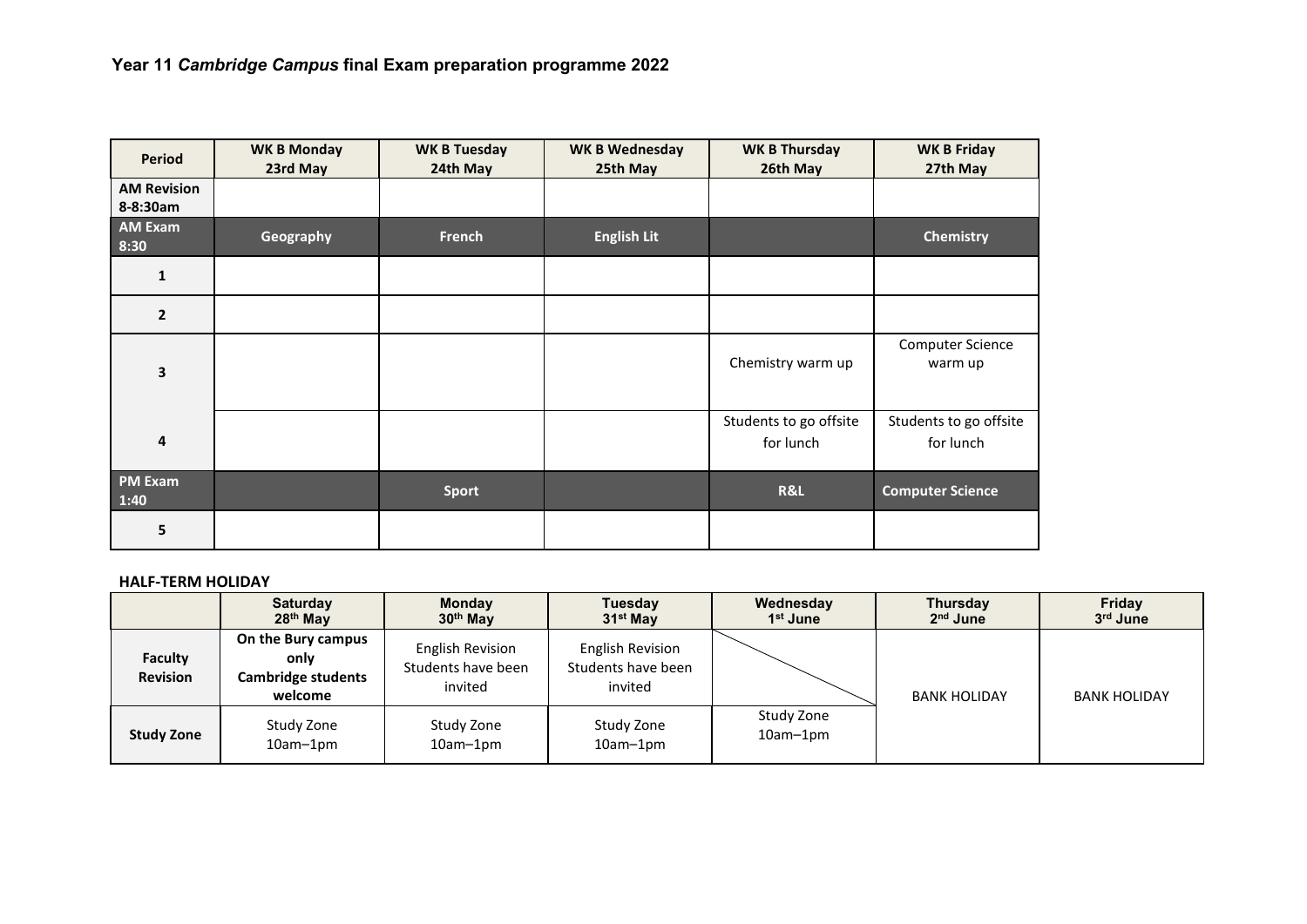| Period                 | <b>Monday</b><br>6th June           | Tuesday<br>7th June      | Wednesday<br>8th June | <b>Thursday</b><br>9th June | Friday<br>10th June |
|------------------------|-------------------------------------|--------------------------|-----------------------|-----------------------------|---------------------|
| <b>AM Revision</b>     | Turkish pre-exam                    | Maths pre-exam           | English pre-exam      |                             | English pre-exam    |
| 8-8:30am               | revision                            | revision                 | revision              |                             | revision            |
| <b>AM Exam</b><br>8:30 |                                     | <b>Maths P2 exam</b>     | English Lit exam      |                             | <b>English Lang</b> |
| $\mathbf{1}$           | Geography warm up                   |                          |                       | English warm u              |                     |
| $\overline{2}$         | Students leave campus               |                          |                       |                             |                     |
| 3                      | Turkish warm up                     |                          |                       |                             |                     |
| 4                      | Students to go offsite<br>for lunch | English warm up          |                       | Physics warm up             |                     |
| <b>PM Exam</b><br>1:40 | <b>Turkish P2 exam</b>              | <b>Geography P2 exam</b> |                       | Physics P1 exam             | Sociology           |
| 5                      |                                     |                          |                       |                             |                     |

| <b>Period</b>          | <b>Monday</b><br>13th June | Tuesday<br>14th June     | Wednesday<br>15th June     | Thursday<br>16th June  | Friday<br>17th June |
|------------------------|----------------------------|--------------------------|----------------------------|------------------------|---------------------|
| <b>AM Revision</b>     | Maths pre-exam             | Geography pre-exam       | Biology pre-exam           | History pre-exam       |                     |
| 8-8:30am               | revision                   | revision                 | revision                   | revision               |                     |
| <b>AM Exam</b><br>8:30 | Maths P3 exam              | <b>Geography P3 exam</b> | <b>Biology P2 exam</b>     | <b>History P2 exam</b> |                     |
|                        |                            |                          |                            |                        |                     |
| $\overline{2}$         |                            |                          |                            |                        |                     |
| 3                      |                            |                          |                            |                        |                     |
| 4                      |                            | Biology warm up          |                            | French warm up         |                     |
| <b>PM Exam</b><br>1:40 |                            |                          | <b>Product Design exam</b> | French P2 exam         |                     |
| 5                      | Product Design warm<br>up  |                          |                            |                        |                     |